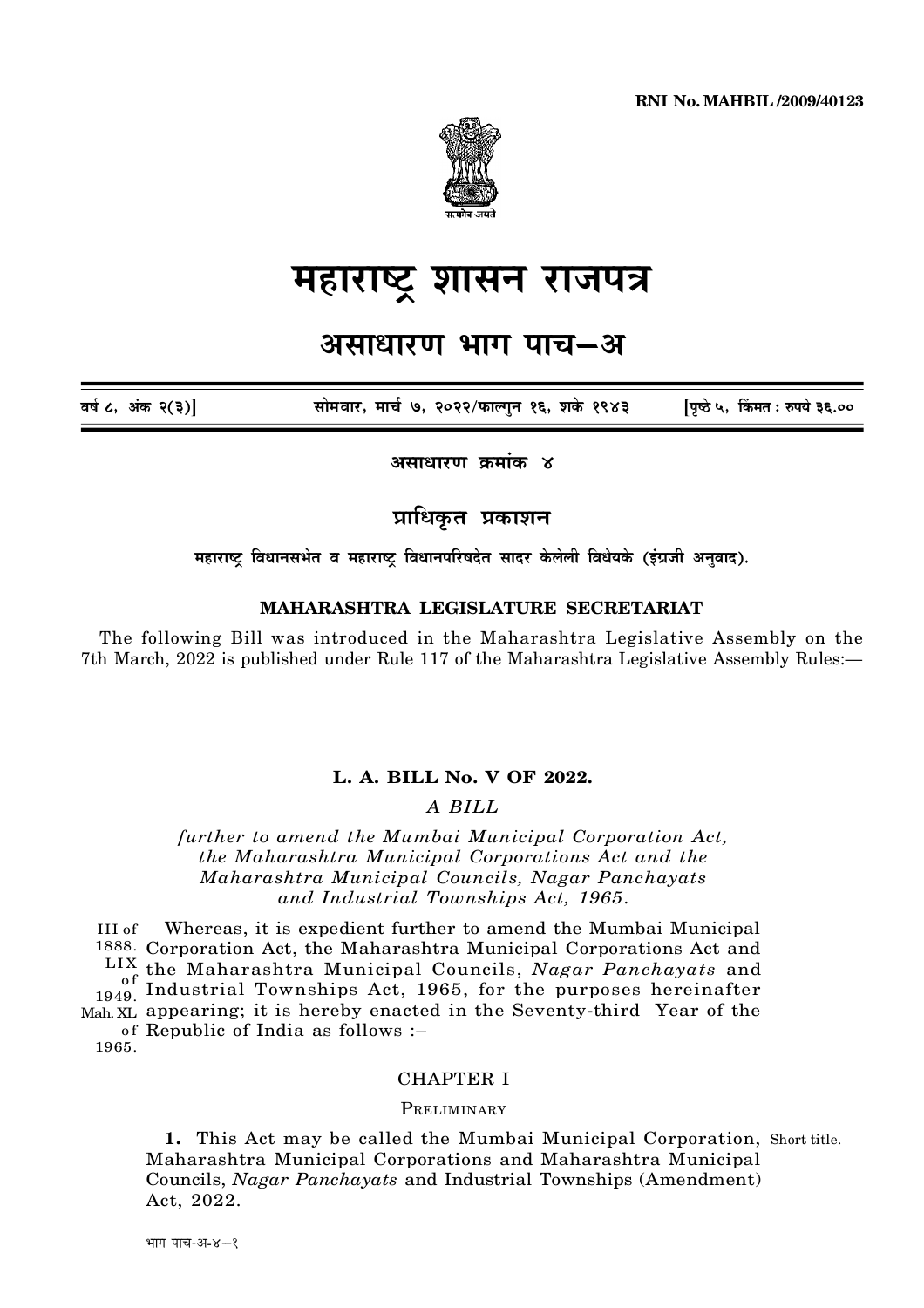#### CHAPTER II

#### AMENDMENT TO THE MUMBAI MUNICIPAL CORPORATION ACT.

**2.** In section 19 of the Mumbai Municipal Corporation Act, in III of ment of sub-section  $(1)$ , in clause  $(a)$ , for the words "State Election 1888. section 19 and section (2), in crosses (a), for the words state direction 1888. "State Government" shall be substituted. Amendof III of

#### CHAPTER III

#### AMENDMENT TO THE MAHARASHTRA MUNICIPAL CORPORATIONS ACT.

**3.** In section 5 of the Maharashtra Municipal Corporations Act, LIX of ment of in sub-section *(3)*, for the words "State Election Commissioner" at <sup>1949.</sup>  $LIX$  of both the places where they occur, the words "State Government" Amendsection 5 of

1949. shall be substituted.

#### CHAPTER IV

### AMENDMENT T<sup>O</sup> THE MAHARASHTRA MUNICIPAL COUNCILS, *NAGAR PANCHAYATS* AND INDUSTRIAL TOWNSHIPS ACT, 1965.

**4.** In section 10 of the Maharashtra Municipal Councils, *Nagar* Mah. *Panchayats* and Industrial Townships Act, 1965, for sub-section (1),  $_{10.65}^{XL}$  of  $t_{\text{Mah}}$   $\chi_{\text{L}}$  the following sub-section shall be substituted, namely :-1965. Amendment of of Mah. XL

of 1965.

(*1*) Subject to the provisions of section 9,-

(*a*) the State Government shall, from time to time, by an order published in the *Official Gazette*, fix for each municipal area, the number and the extent of the wards into which such area shall be divided :

Provided that, before the publication of any such order, the State Government shall cause to be placed on the notice board, in the municipal office and in such other places in the municipal area as it thinks fit, a draft of the order proposed to be made by it, for the information of all residents of the municipal area and shall cause a notice to be published in at least one newspaper circulating in the area announcing its intention to publish such order and inviting all persons who entertain any objections to the draft order aforesaid to submit the same to it in writing, with reason therefor, within seven days from the date of publication of the notice in the newspaper;

(*b*) the State Election Commissioner shall, by an order published in the *Official Gazette,* specify the wards in which seats are reserved for the Scheduled Castes, the Scheduled Tribes, the Backsword Class of Citizens and Women (including the number of seats reserved for women belonging to the Scheduled Castes, the Scheduled Tribes and the Backward Class of Citizens). The State Election Commissioner shall, while passing any such order for subsequent general elections, ensure that such seats are reserved by rotation in different wards is the municipal area, so that all the wards shall get the benefit of such reservation :

Provided that, before the publication of any such order, the State Election Commissioner shall cause to be placed on the notice board in his office, in the municipal office and in such other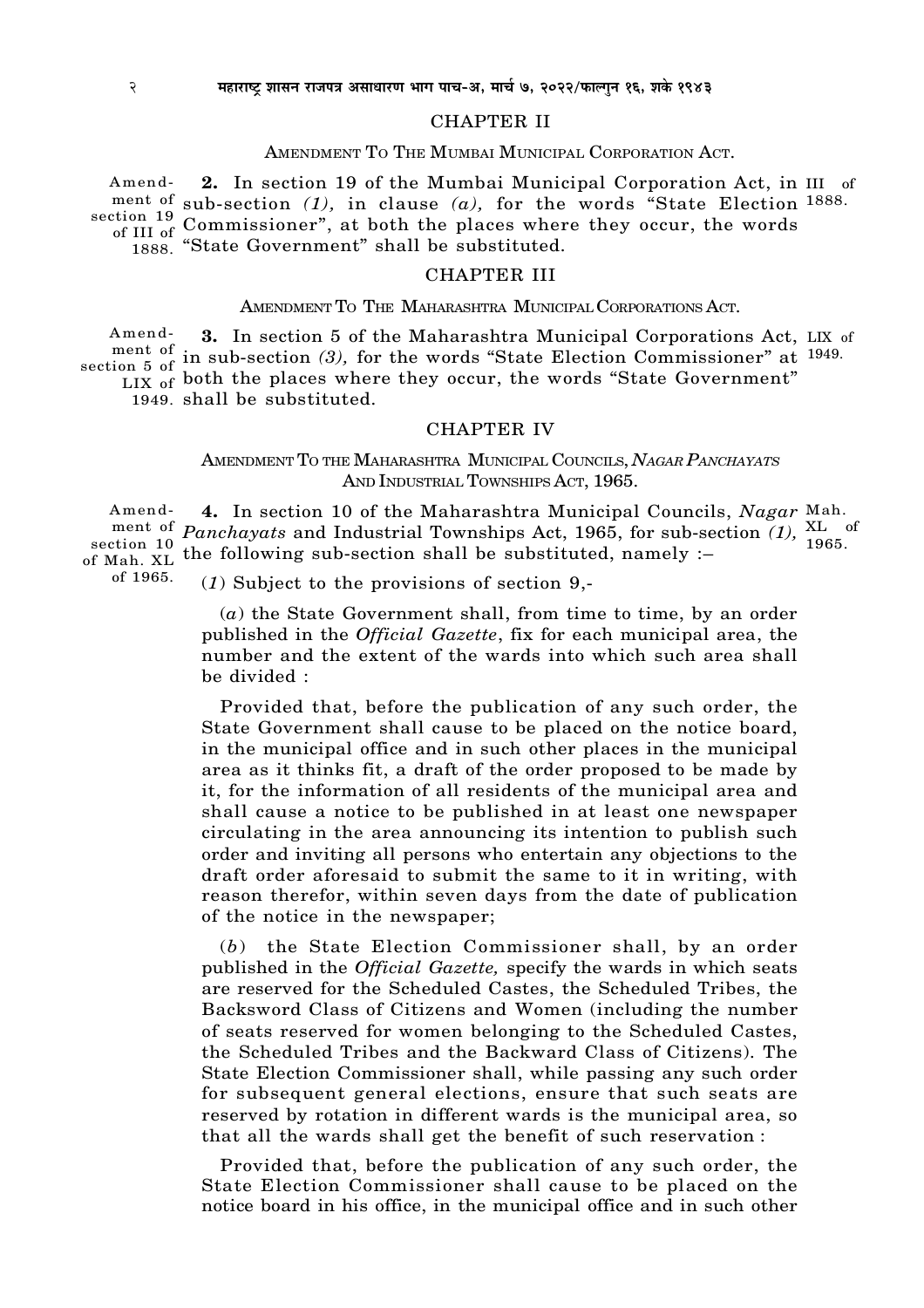places in the municipal area as he thinks fit, a draft of the order proposed to be made by him, for the information of all residents of the municipal area and shall cause a notice to be published in at least one newspaper circulating in the area announcing his intention to publish such order and inviting all persons who entertain any objections to the draft order aforesaid to submit the same to him in writing, with reason therefor, within seven days from the date of publication of the notice in the newspaper.

#### **CHAPTER V**

#### **MISCELLANEOUS**

5. Notwithstanding anything contained in the Mumbai Municipal Annulment  $III$ of Corporation Act, the Maharashtra Municipal Corporations Act and of process <sup>1888</sup> the Maharashtra Municipal Councils, Nagar Panchayats and <sup>to divide</sup> LIX Industrial Townships Act, 1965 (hereinafter referred to as "the said Municipal" of Acts") and the rules made thereunder, where the process to divide Corporations. 1949. the area of Municipal Corporations, Municipal Councils and Nagar Municipal Mah. Fine area of Mahicipal Corporations, Mahicipal Councils and Tugar Mahicipal<br>XLI of Panchayats into wards and to specify the boundaries thereof is Councils 1965. started or completed by the State Election Commissioner, before and Nagar the date of commencement of the Mumbai Municipal Corporation, wards. Mah. Maharashtra Municipal Corporations and Maharashtra Municipal ...... of Councils, *Nagar Panchayats* and Industrial Townships (Amendment)  $2022$ . Act, 2022, shall be deemed to be annulled and the process to divide the area of Municipal Corporations, Municipal Councils and Nagar Panchayats into wards and to specify the boundaries thereof, shall be done afresh according to the provisions of the said Acts as

amended by this Act.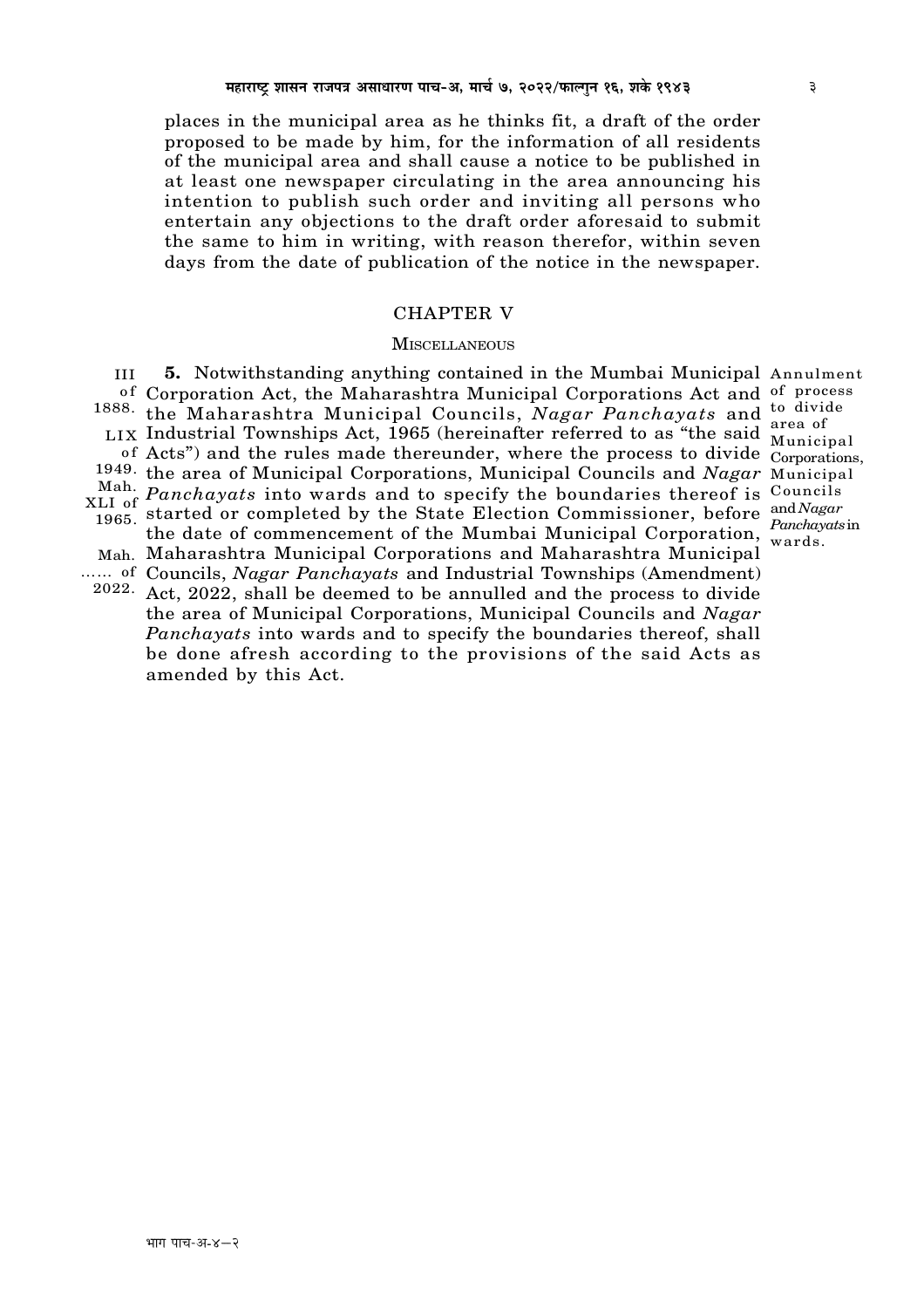#### STATEMENT OF OBJECTS AND REASONS

The Mumbai Municipal Corporation Act (III of 1888), the Maharashtra Municipal Corporations Act (LIX of 1949) and the Maharashtra Municipal Councils, *Nagar Panchayats* and Industrial Townships Act, 1965 (Mah. XL of 1965), contains various provisions for conduct of elections to the Municipal Corporations, Municipal Councils and *Nagar Panchayats*.

2. Sub-section (*1*) of section 19 of the Mumbai Municipal Corporation Act, sub-section (*3*) of section 5 of the Maharashtra Municipal Corporations Act and sub-section (*1*) of section 10 of the Maharashtra Municipal Councils, *Nagar Panchayats* and Industrial Townships Act, 1965 provides that for the purpose of elections to the said local authorities, the State Election Commissioner shall divide the area of the Municipal Corporations, Municipal Councils and *Nagar Panchayats* into wards and specify the boundaries thereof.

3. The Government has, recently, increased number of directly elected councillors at ward elections in the Municipal Corporation of *Brihan* Mumbai by the Mah. Act No. II of 2022 and in the Municipal Corporations, Municipal Councils and *Nagar Panchayats* in the State of Maharashtra by the Mah. Act No. XII of 2022. The Government has also brought multi-member ward system in the Municipal Corporations by Mah. Act No. I of 2022 and in the Municipal Councils and *Nagar Panchayats* by Mah. Act No. X of 2022. In order to bring smoothness and parity with the said policy decisions of the Government, the Government considers it necessary to take power with the State Government to divide the area of said local authorities into wards and to specify boundaries thereof.

It is also proposed to annul the process, to divide the area of said local authorities into wards and to specify the boundaries thereof, which has started or completed by the State Election Commissioner before the commencement of the proposed amendments.

4. Therefore, it is considered expedient to amend the Mumbai Municipal Corporation Act, the Maharashtra Municipal Corporations Act and the Maharashtra Municipal Councils, *Nagar Panchayats* and Industrial Townships Act, 1965, suitably.

5. The Bill seeks to achieve the above objectives.

Mumbai, Minister for Urban dated the 5th March, 2022. Development.

EKNATH SHINDE,